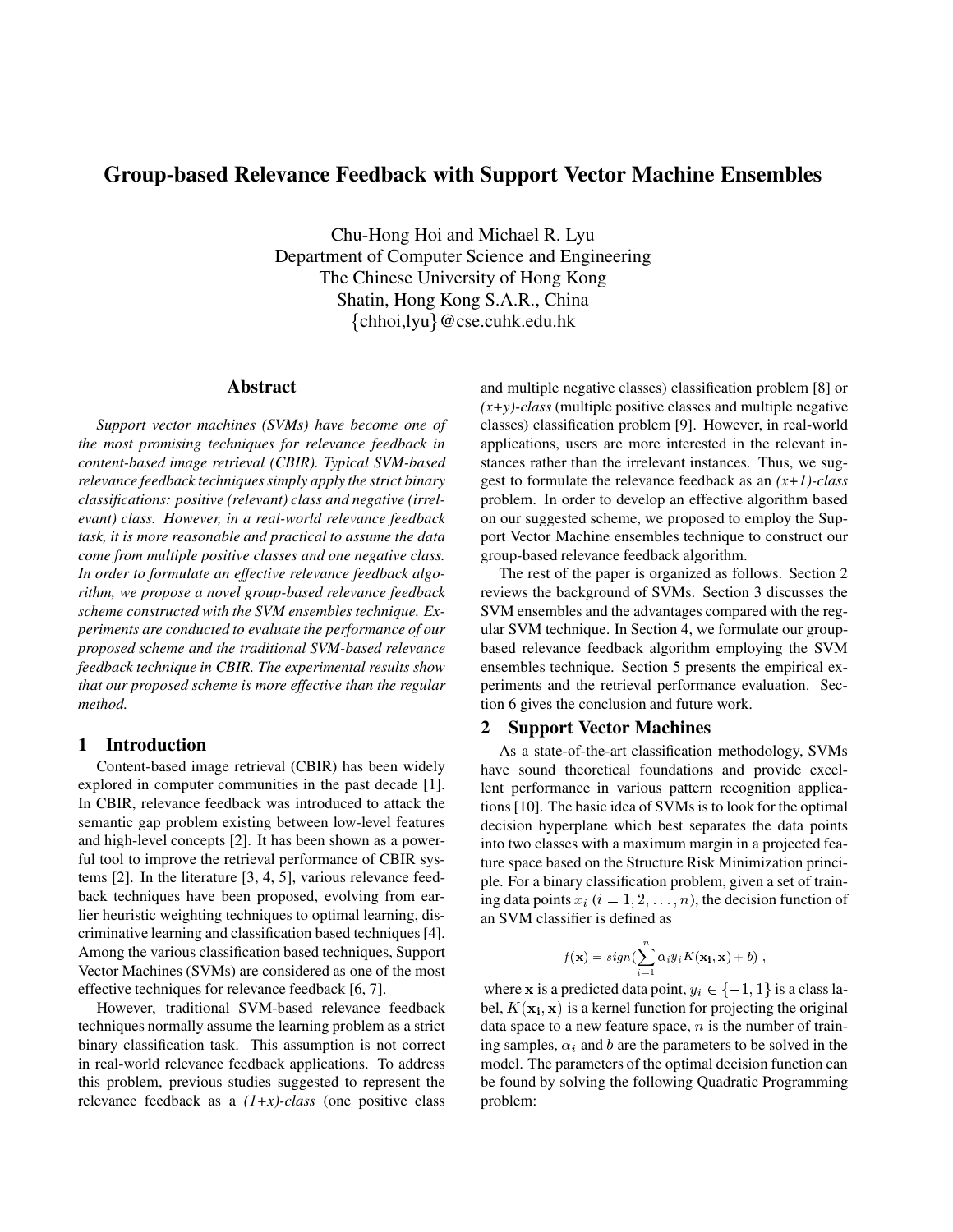$$
max L(\alpha) = \sum_{i=1}^{n} \alpha_i - \frac{1}{2} \sum_{i=1}^{n} \sum_{j=1}^{n} \alpha_i \alpha_j y_i y_j K(x_i, x_j)
$$
  
s.t. 
$$
\sum_{i=1}^{n} \alpha_i y_i = 0 \quad and \quad 0 \le \alpha_i \le C, \quad i = 1, ..., n.
$$

The kernel function  $K( , )$  can have either a linear form or a nonlinear form [10].

### **3 SVM Ensembles**

Although SVMs have been successfully applied in many empirical applications, they have a lot of limitations. First, the regular SVM is originally for binary classification problem. It may not achieve the best performance when applied in multi-class tasks. Moreover, the regular SVM treats fairly with the positive and negative instances. If instances in one of the two-class overnumber another ones, the performance of the regular SVMs may suffer dramatically. To overcome the drawbacks of the regular SVM, the SVM ensemble technique was proposed and have shown promising improvement over the regular SVMs [10, 11].

In general, an SVM ensemble is a collection of several SVM classifiers in which the decision to classify the test data is made by combining the decision functions of all individual classifiers. Suppose there is an SVM ensemble with *n* individual SVM classifiers, denoted as  $f_i$  (*i* =  $(1, 2, \ldots, n)$ , and a test data x, the classification result of data  $x$  is based on aggregating all the predicting results of  $n$  individual SVM classifiers. If all the  $n$  individual classifiers are all identical, the classification result is equivalent to each individual classifier. However, if the classifiers are different, the error of prediction can be reduced by combining the  $n$  classifiers. Therefore, an ensemble of several individual SVM classifiers is expected to outperform a single SVM classifier.

### **4 A Group-based Relevance Feedback**

#### **4.1 (x+1)-class Assumption**

Regular research efforts on relevance feedback simply consider relevance feedback as a two-class classification problem, in which the relevant instances are assumed from one positive class and the irrelevant ones are considered from another negative class. However, in practical applications, the training instances normally come from multiple positive and negative classes. To address this problem, Zhou et al. [8] suggested to represent the relevance feedback as a *(1+x)-class* classification problem (one positive class and multiple negative classes). Nakazato et al. [9] proposed to extend it as an *(x+y)-class* problem (multiple positive classes and multiple negative classes).

However, in relevance feedback tasks, users are more interested in the relevant instances rather than the irrelevant ones. Grouping the relevant instances are easier than classifying the irrelevant ones. Hence, asking the users to group the irrelevant instances is a troublesome and tedious job and it may cost much time for users. Therefore, it is more reasonable to represent the relevance feedback task as an *(x+1)-class* problem (multiple positive classes and one negative class).

#### **4.2 Proposed Architecture**

In order to deal with the *(x+1)-class* model, we suggest a novel group-based relevance feedback with the suggested assumption above. On the other hand, we know that the irrelevant instances in the single negative class may overnumber the relevant samples in other positive classes. To attack this problem, we employ the Support Vector Machine Ensembles technique to construct our group-based relevance feedback framework. Fig. 1 depicts our proposed architecture. For the example in Fig. 1, there are two positive groups (PG-1 and PG-2) and a negative group (NG) provided by users. The negative group is divided into two groups based on some sampling strategy. Then the SVM ensemble technique is applied to learn in each positive group. The final retrieval results are obtained by aggregating these two groups.



**Figure 1. The model architecture of our proposed scheme based on SVM ensembles.**

#### **4.3 Combination Strategy for SVM Ensembles**

In our group-based relevance feedback algorithm, the combination strategy for an SVM ensemble needs to be addressed. In previous studies of SVM ensembles, a simple strategy is based on majority voting for each class label. When the output of the posteriori probability can be obtained, the sum of the output probabilities is employed to combine the results. Some of other methods incorporate a mixture model of SVMs and other classifiers [12]. However, these previous proposed methods are for pure classification purposes which may not be suitable for retrieval tasks. In order to build algorithms suitable to retrieval tasks, we propose to combine the individual classifiers using the heuristic weighted methods in which the weights of individual SVM classifiers are different. Namely, let  $f_i$  $(i=1,2,\dots,n)$  be the decision functions of a set of *n* individual SVM classifiers, and the weight of each SVM classifier is denoted as  $w_i$   $(i = 1, 2, \ldots, n)$ . F is denoted as the vector of decision function  $f_i$  and W is denoted as the vector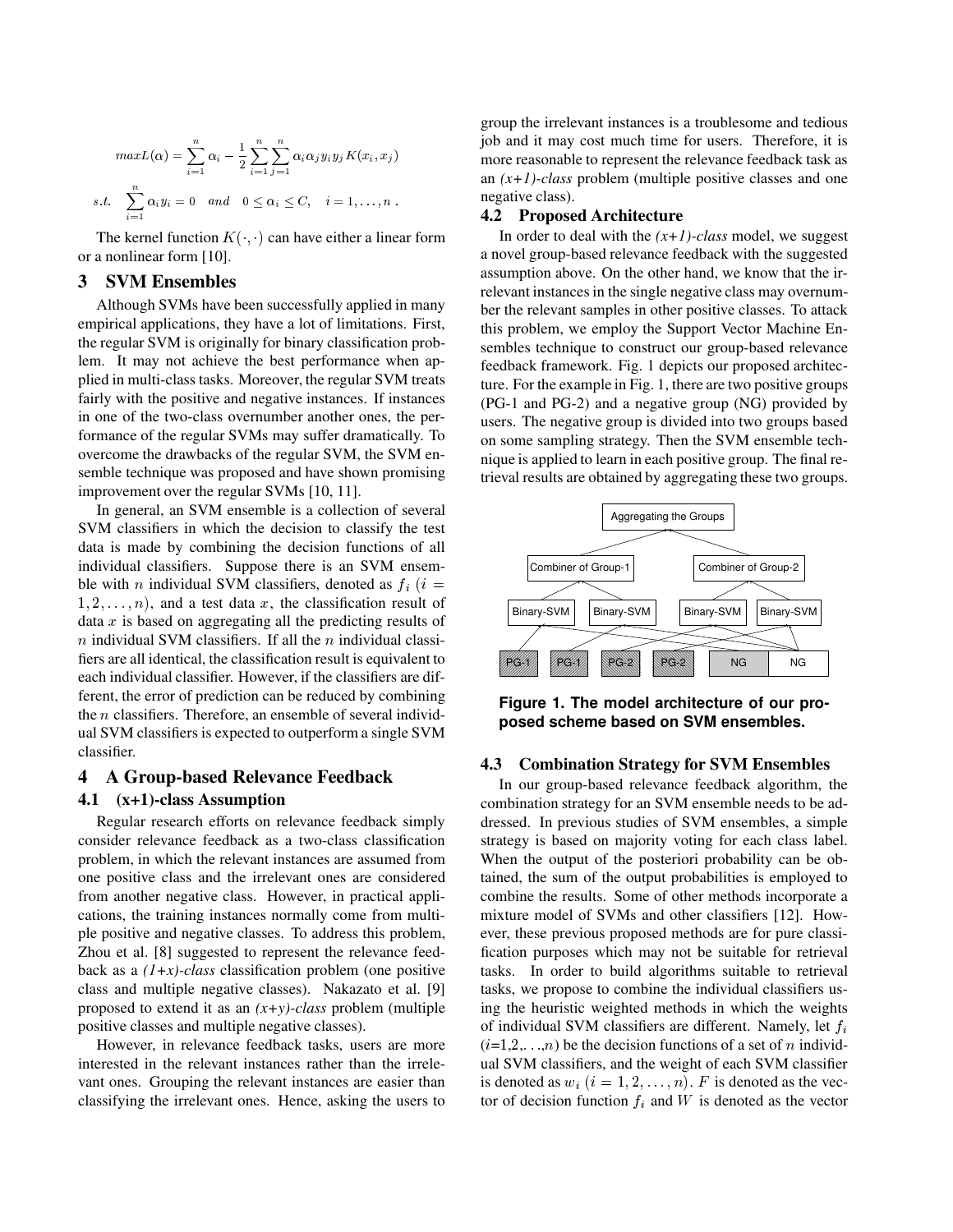of weights  $w_i$ . The final decision function of the SVM ensemble is given by

$$
f_{\text{SVM.E}}(\mathbf{x}) = W \cdot F,
$$

in which the weights of the classifiers are determined by the training data. The decision function is employed for the final retrieval ranking rather than the class predictionsin the classification tasks.

# **5 Experimental Results**

#### **5.1 Experiment Implementation**

We have implemented a CBIR system to evaluate our proposed group-based relevance feedback algorithm. The graphical user interface (GUI) is shown in Fig. 2. In our relevance feedback mechanism, users drag and group the positive images which are considered as relevant from the retrieval pool in each round. The images remaining in the retrieval pool are considered as irrelevant (negative) in default. The positive images and negative images in the previous round will be accumulated to the next round learning. In our experiments, we compare the retrieval performance



**Figure 2. The GUI of Our Group-based Relevance Feedback System.**

between our proposed group-based relevance feedback with the SVM ensembles (GRF-SVM.E) and the traditional relevance feedback algorithm using SVMs (RF-SVM). The test image dataset used in our experiments is selected from the COREL image datasets.  $50$  categories of images are selected and each category contains 100 images.

For image representation, three low-level features are extracted: color, shape and texture. Namely, a  $36$ dimensional low-level feature vector is engaged including a 9-dimensional color moment, an 18-dimensional edge direction histogram and a 9-dimensional wavelet texture feature.

The kernel function for SVM used in our experiments is based on the Radial Basis Function (RBF). We notice that different parameters of the kernel function in SVM have large impact on the retrieval performance. To enable an objective evaluation, the parameters are set to the same constant values for different algorithms respectively.







(b) Average Recall

#### **Figure 3. Retrieval Performance for "cars".**

#### **5.2 Performance Evaluation**

In the experiments, two semantic concepts are tested to evaluate the retrieval performance. For each concept, 10 testing sessions are engaged. For each testing session, a user first randomly selects a query sample as the initial query point, and then run the relevance feedback algorithm to refine the retrieval results. 5 rounds of feedback are executed in each testing session and 20 images are returned to the user after each round of feedback. In each round, the retrieved results are recorded and compared for different algorithms.

To evaluate the performance, we examine the retrieval precision and recall in the returned images which are the top ranked images in each feedback round. The first evaluated concept is "cars". Fig. 3 shows the average retrieval precision and recall on the retrieved images for searching the "cars" concept in 5 feedback rounds. From the figures, we